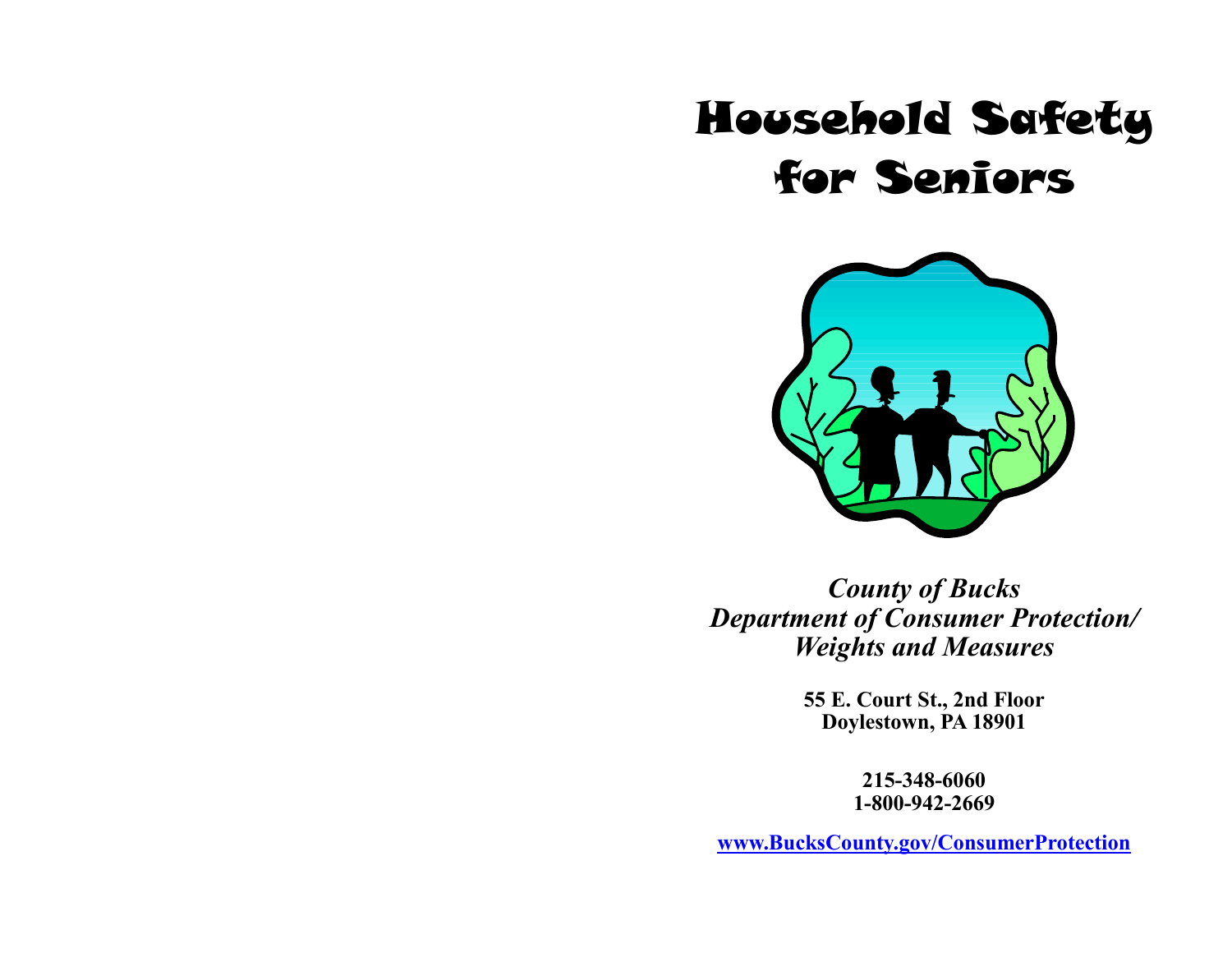# *Important Phone Numbers*

*Crimes Against Older Adults 24-Hour Hotline 1-800-490-8505*

> *Area Agency on Aging 267-880-5700*

*Network of Victim Assistance (NOVA) 215-348-5664*

> *Provided as a public service by The Bucks County Commissioners*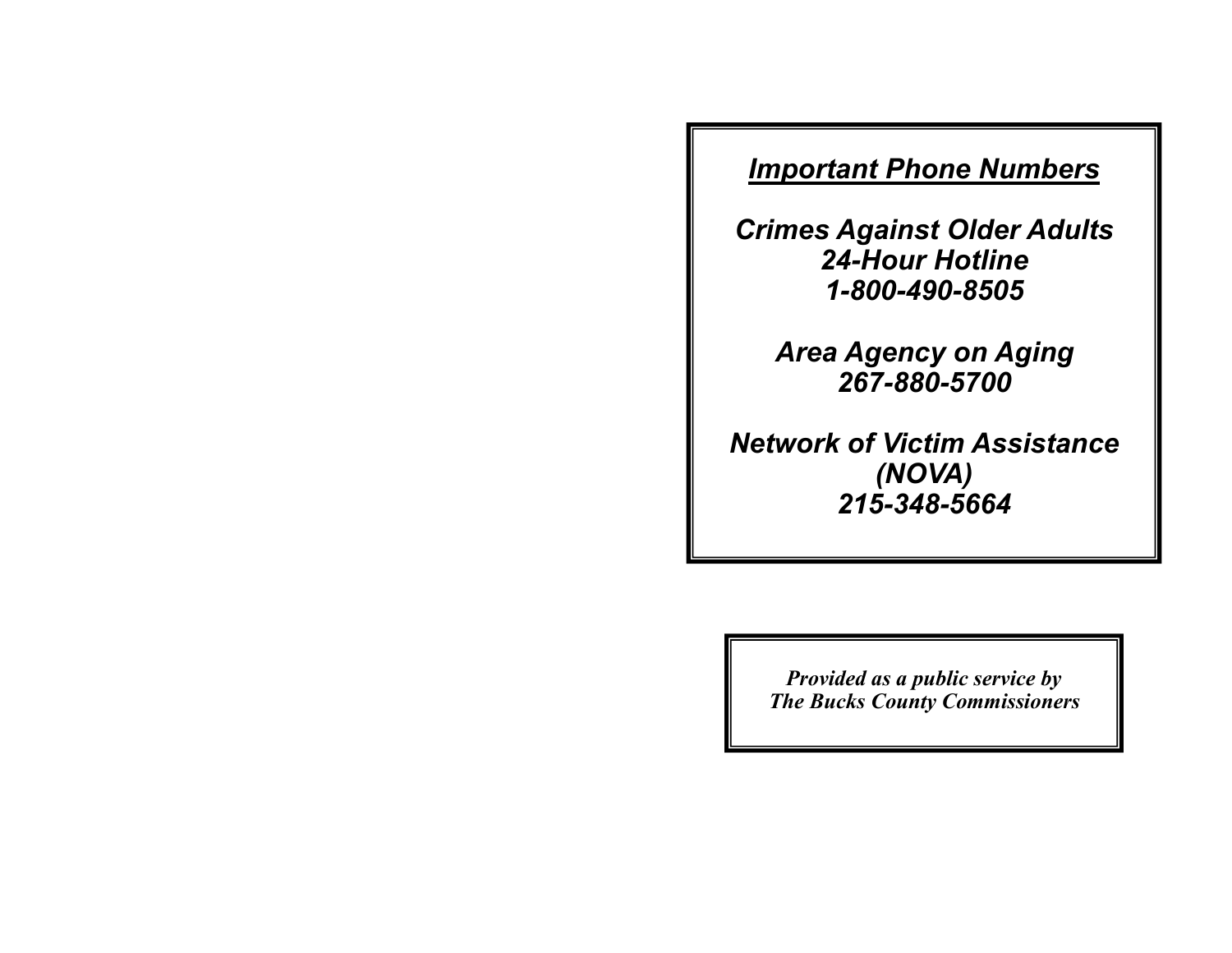#### **Page 14**

Make a plan that includes two safe ways out of every room to help you get out and away from the fire. Remember that fire spreads very quickly. There is no time to gather belongings, and pets are usually able to get out on their own.

### *Safe Footwear*

- Choose shoes that are flexible and easily molded to the feet. Natural materials such as suede or leather are cooler than manmade materials such as plastic or nylon. Shoes with Velcro fastenings are easier to put on and take off.
- The soles of shoes should be made of material that grips the floor, such as corrugated rubber or neolyte. Leather, wood, cork, or crepe-soled shoes may crack and cause falls.



# Table of Contents

| 4  |
|----|
| 5  |
| 6  |
| 8  |
| 8  |
| 9  |
| 9  |
| 11 |
| 12 |
| 13 |
| 14 |
|    |

*The material in this brochure is for informational purposes only. It is meant to give you general information and not specific legal advice.*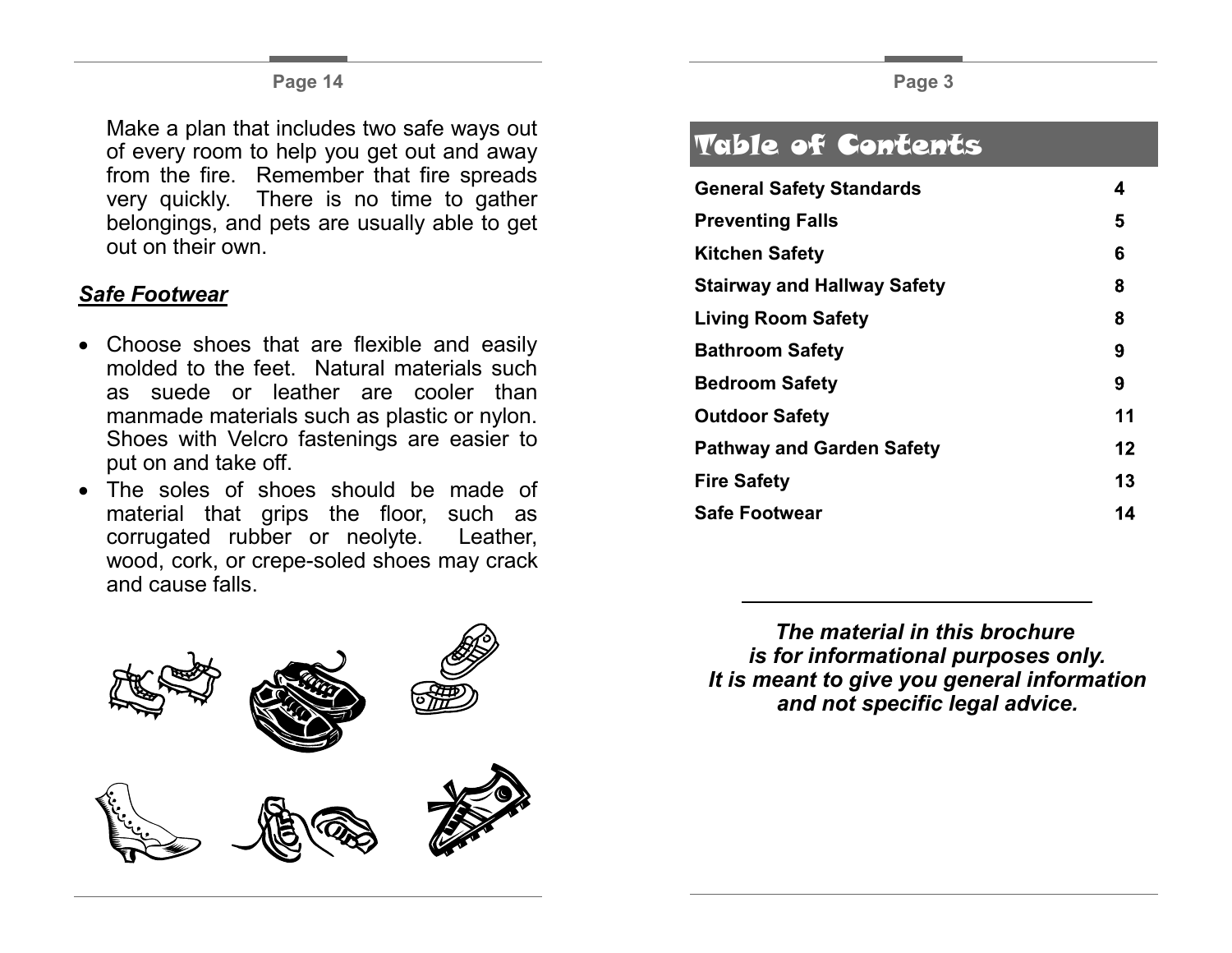#### **Page 4**

## *General Safety Standards*

First, consider whether your home meets the following general safety standards:

- Emergency numbers are posted **IN LARGE PRINT** by each telephone.
- Appliances, lamps, and cords are clean and in good condition. Replace any electrical cords that are showing signs of wear.



- Make sure you do not overload outlets by plugging in too many items.
- The thermostat on the water heater should be set at 100 degrees or lower to prevent scalding.
- A list of medications should be posted on the refrigerator, and all medications stored in a safe place according to the instructions on the package label.
- Carpeting and rugs should not be worn or



torn. Small, loose rugs should have rubber backing or nonskid strips on the back, and not be placed in traffic areas. Use non-skid wax on uncarpeted floors.

## *Fire Safety*

• **Smoke Alarms—**

Approximately 75 percent of the 1300 senior citizens who die in fires nationwide each year do not have working smoke alarms in their



homes. Smoke alarms are designed to wake you up if a fire starts in your home at night. It is a dangerous risk to assume that the smell of smoke or the heat of the fire will wake you up. Just a few breaths of smoke will endanger your life, and by the time the heat wakes you up, your means of escape may be gone.

- **Avoid Smoking Indoors—**If you must smoke indoors, use large ashtrays. Never smoke while drowsy or while in bed. It is very dangerous to fall asleep with a lit cigarette, cigar, or pipe in your hands.
- **Plan your escape—**It is a good idea to keep a pair of slippers, eyeglasses, and a flashlight by your bed. If you hear the smoke alarm go off at night, you will be prepared to get out quickly. Once you hear the sound of the smoke alarm, every second counts for your escape.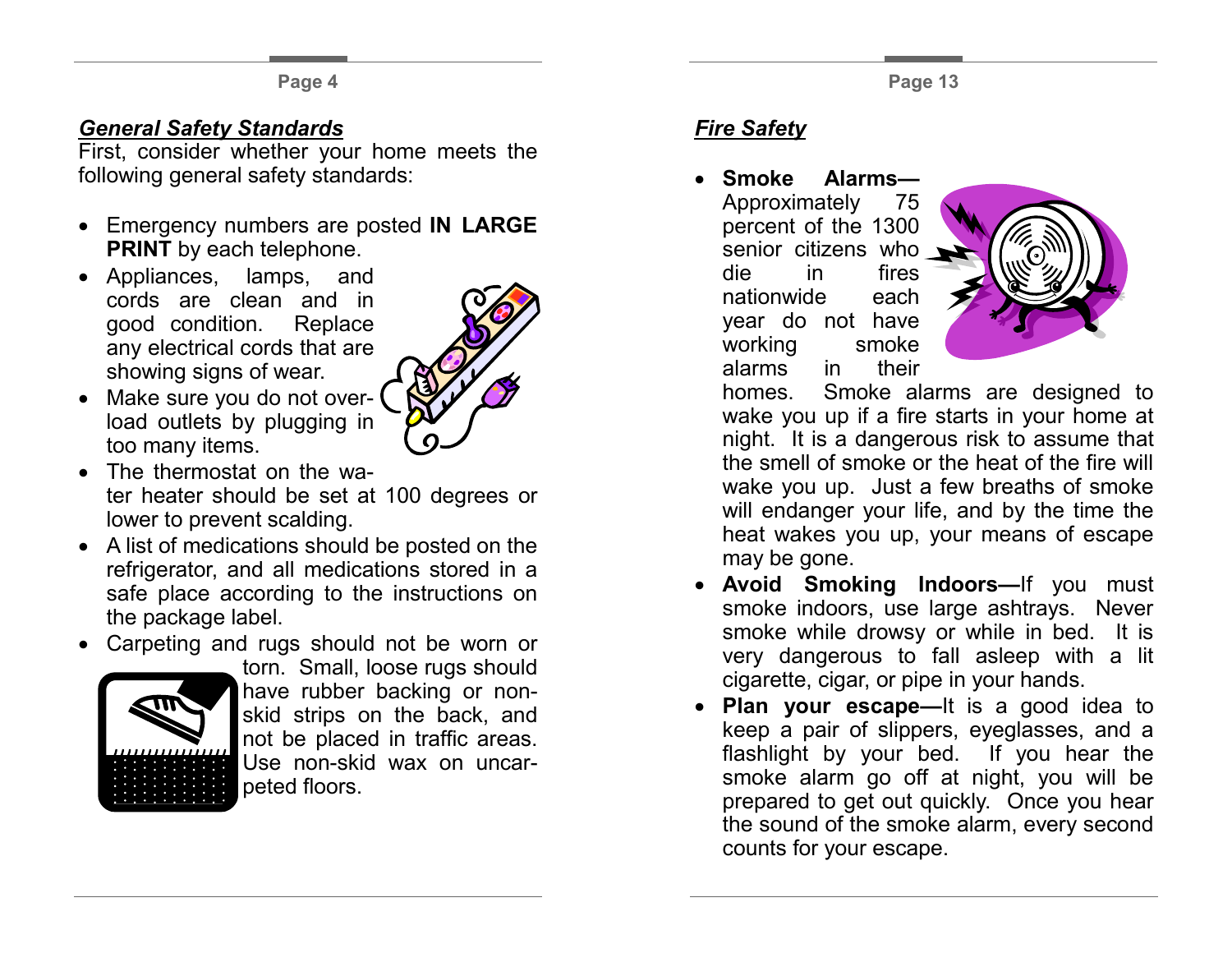## *Pathway and Garden Safety*

- Hedges, trees, or shrubs should not obscure the view of the street from the driveway.
- Make sure garage doors are of a type that you can operate easily, even when snow is piled against them, and that the garage is adequately ventilated.
- Large trees should be healthy and well-maintained, with no dead limbs.
- Store garden and lawn equipment safely.
- Toxic materials such as pesticides and fertilizer should be kept in their own labeled containers, not in unlabeled jars or bottles.



- Use strong and/or even lighting throughout your house or apartment.
- Be sure that doors can be unlocked from the outside in case of an emergency. This is especially important in the bathroom and bedroom.
- Think about wearing an alarm device that will bring help if you fall and cannot get up.

## *Preventing Falls*

Here are three things YOU can do to prevent falls:

• *Begin a regular exercise program.*  Exercise is one of the most important ways to lower your chance of falling. It makes you stronger and helps you to feel better. Exercises that improve balance and coordination, such as Tai Chi, are the most



helpful.

Lack of exercise leads to weakness and increases your chance of falling.

Ask your doctor or healthcare provider about the best type of exercise pro-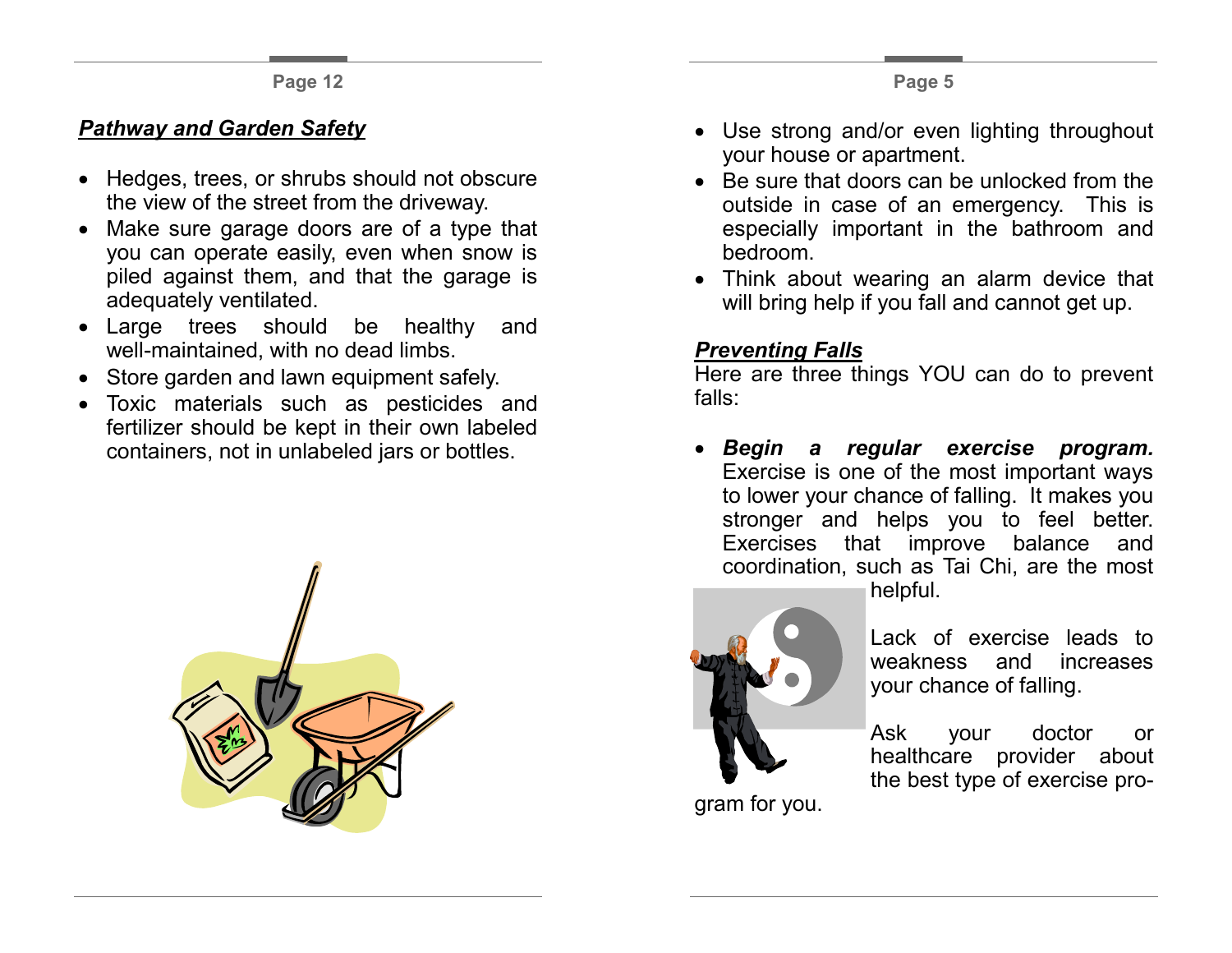- *Have your health care provider review your medicines.* Have your doctor or pharmacist review all of the medicines you take, even over-the-counter medicines. As you get older, the way medications work in your body can change. Some medications, or combinations of medications, can make you sleepy or dizzy and cause you to fall.
- *Have your vision checked.* Poor vision can increase your chances of falling.

#### *Kitchen Safety*

Be kitchen wise! Look at your kitchen area and use the following guidelines to determine safety:



- Don't put items that you use frequently on high shelves. Keep them near waist level.
- If you must use a step stool. use one with a bar to hold onto. Never use a chair as a step stool.
- If you have a gas stove, it is equipped with a pilot light. Make sure it has an automatic cut-off in the event of flame fail-

ure.

• The stove should not be located under a window in which curtains are hanging.

- For elderly smokers, arrange a specific safe place in the house where smoking is allowed. Discourage smoking in bed or while sitting on upholstered furniture.
- Draw up and practice an evacuation plan in case of fire or other emergency.

## *Outdoor Safety*

- For an unsteady gait, use a walker or cane.
- Stand on the sidewalk, not in the street, when waiting to cross.
- Look both ways before entering a crosswalk. This is especially important if you suffer from diminished hearing.
- Use sunglasses and a hat or cap to prevent glare.



• If you must walk at night, wear white or beige clothing, use re-

flector tapes on shoes and clothing, or use reflective garments in orange or yellow.

• Do NOT go out alone at night! Find a friend or companion. Avoid dark areas, and do NOT carry valuables.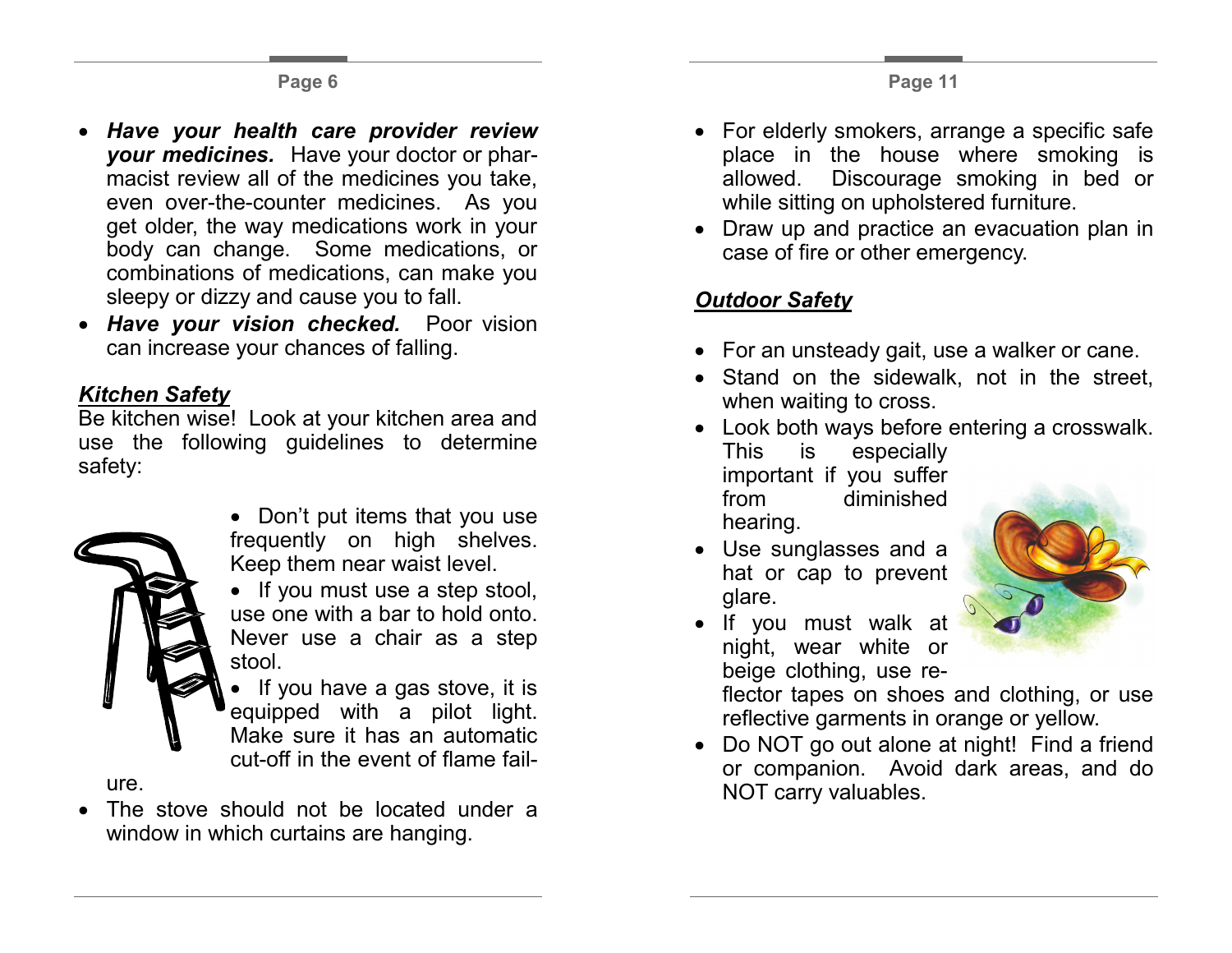- For a frail or elderly person who is able to use one, place a phone on the bedside table. It will be extremely helpful in the event of an emergency, and just knowing it is there can alleviate anxiety and fear.
- Use a nightlight to help relieve feelings of disorientation when awakening during the night. Some nightlights go on by themselves after dark.
- Keep clear pathways around the bed, to the door, and to the bathroom.
- Mount grab bars, railings or rope in hallways if the bedroom is not easily accessible to the bathroom or living areas. Heavy pieces of furniture can also be strategically placed to serve as support for a frail person to get from room to room.
- Remove casters on beds, tables and chairs. Unintended movement of furniture used for support can result in a fall.
- Fix bed height so the older person can get on and off easily.



• Use a hot water bottle for warmth at bedtime. Avoid using heating pads and electric blankets when sleeping. The elderly are less sensitive to heat and may become inadvertently overheated or burned.



The stove's exhaust hood should have filters that can be easily removed for cleaning, and the exhaust system should discharge directly to the outside or through ducts to the outside, not into the attic or other unused space.

- Store hazardous household agents out of the reach of children.
- Don't leave the kitchen while you are cooking. If you must leave the kitchen to answer the doorbell or talk on the telephone, set a timer or take a spoon with you to remind yourself that you are cooking, or turn off the stove until you can return.
- When cooking, turn pan handles away from other burners and the edge of the stove.
- Disconnect small appliances when not in use.
- Keep knives in a knife rack or drawer.
- Keep countertops cleared of all unnecessary items.
- Wipe up grease and liquid spills promptly.
- Know where the fire extinguisher is. Store it in a place that is easy to get to.